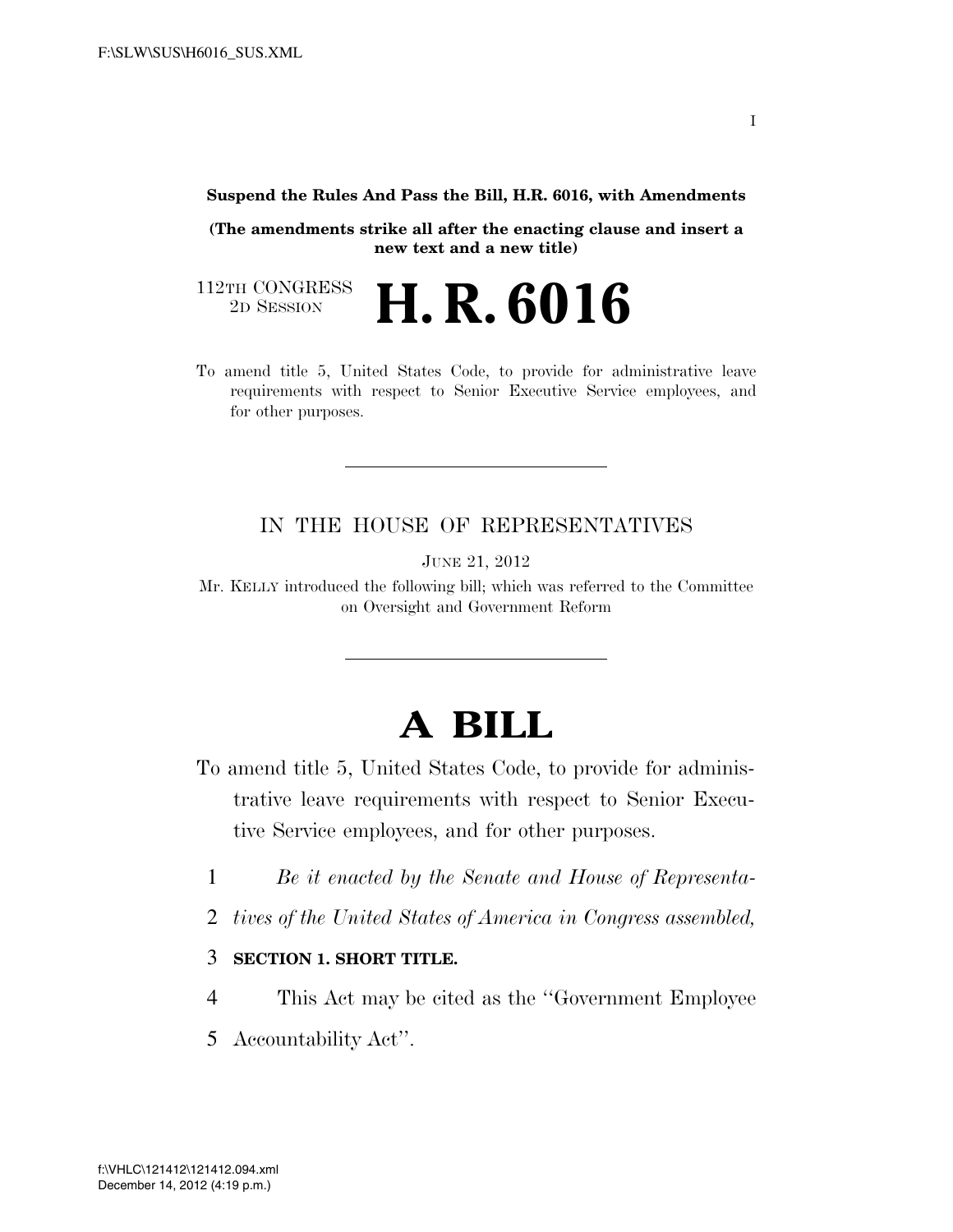| 1              | SEC. 2. SUSPENSION FOR 14 DAYS OR LESS FOR SENIOR EX- |
|----------------|-------------------------------------------------------|
| $\overline{2}$ | ECUTIVE SERVICE EMPLOYEES.                            |
| 3              | Paragraph (1) of section 7501 of title 5, United      |
| 4              | States Code, is amended to read as follows:           |
| 5              | $\lq(1)$ 'employee' means—                            |
| 6              | $\lq\lq$ an individual in the competitive serv-       |
| 7              | ice who is not serving a probationary or trial        |
| 8              | period under an initial appointment or who has        |
| 9              | completed 1 year of current continuous employ-        |
| 10             | ment in the same or similar positions under           |
| 11             | other than a temporary appointment limited to         |
| 12             | 1 year or less; or                                    |
| 13             | $\lq\lq (B)$ a career appointee in the Senior Ex-     |
| 14             | ecutive Service who-                                  |
| 15             | "(i) has completed the probationary                   |
| 16             | period prescribed under section $3393(d)$ ; or        |
| 17             | "(ii) was covered by the provisions of                |
| 18             | subchapter II of this chapter immediately             |
| 19             | before appointment to the Senior Executive            |
| 20             | Service;".                                            |
| 21             | SEC. 3. INVESTIGATIVE LEAVE FOR SENIOR EXECUTIVE      |
| 22             | <b>SERVICE EMPLOYEES.</b>                             |
| 23             | (a) IN GENERAL.—Chapter 75 of title 5, United         |
| 24             | States Code, is amended by adding at the end the fol- |
| 25             | lowing:                                               |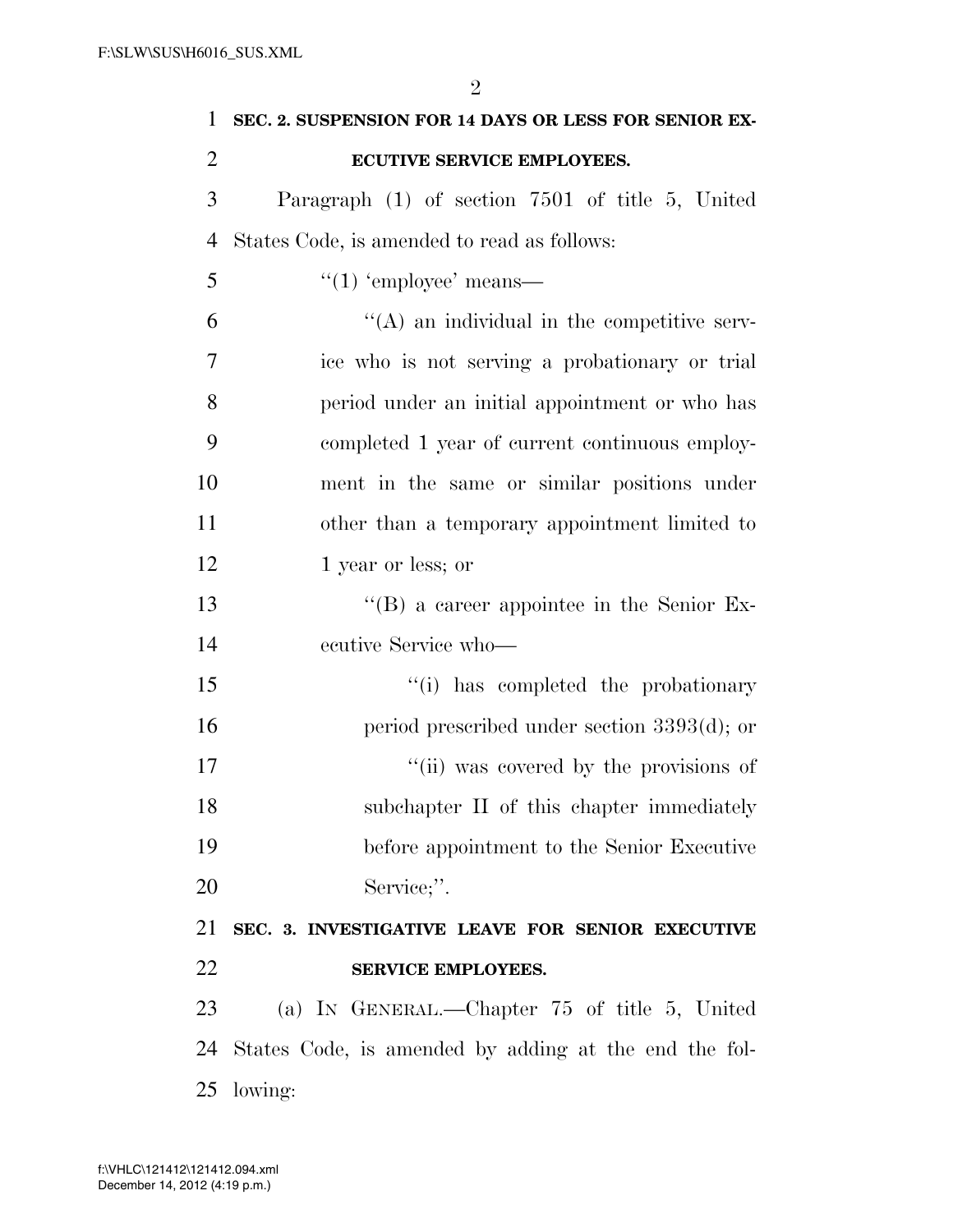# ''SUBCHAPTER VI—INVESTIGATIVE LEAVE FOR SENIOR EXECUTIVE SERVICE EMPLOYEES **''§ 7551. Definitions**  ''For the purposes of this subchapter— ''(1) 'employee' has the meaning given such term in section 7541; and

 $\frac{1}{2}$  ''(2) 'investigative leave' means a temporary ab- sence without duty for disciplinary reasons, of a pe-riod not greater than 90 days.

#### **''§ 7552. Actions covered**

''This subchapter applies to investigative leave.

### **''§ 7553. Cause and procedure**

 ''(a)(1) Under regulations prescribed by the Office of Personnel Management, an agency may place an employee on investigative leave, without loss of pay and without charge to annual or sick leave, only for misconduct, ne- glect of duty, malfeasance, or misappropriation of funds. 18 "(2) If an agency determines that such employee's conduct is serious or flagrant, the agency may place such employee on investigative leave under this subchapter without pay.

 ''(b)(1) At the end of each 45-day period during a period of investigative leave implemented under this sec-tion, the relevant agency shall review the investigation into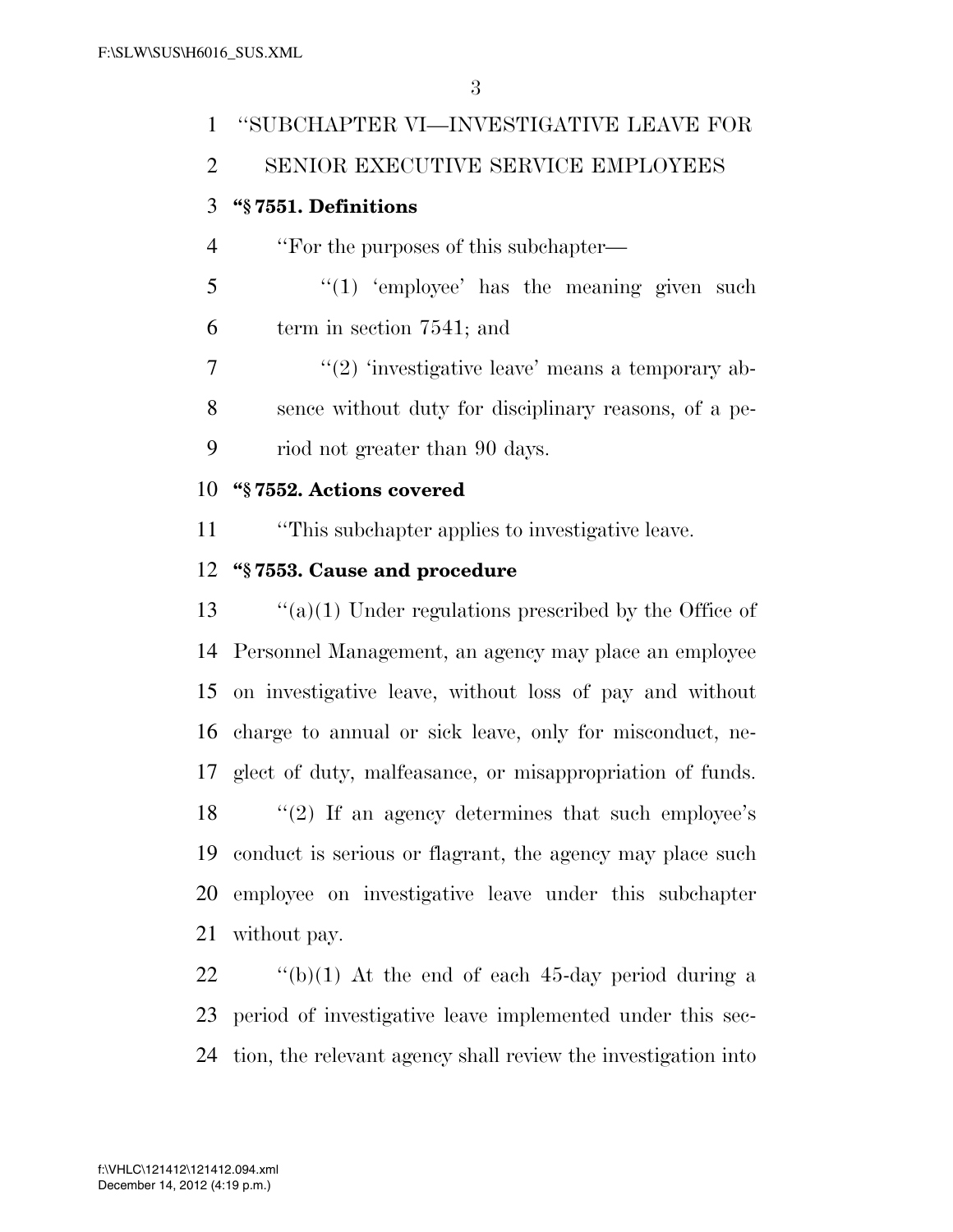the employee with respect to the misconduct, neglect of duty, malfeasance, or misappropriation of funds.

 ''(2) Not later than 5 business days after the end of each such 45-day period, the agency shall submit a report describing such review to the Committee on Oversight and Government Reform of the House of Representatives and the Committee on Homeland Security and Governmental Affairs of the Senate.

 ''(3) At the end of a period of investigative leave im-plemented under this section, the agency shall—

11  $\langle \rangle^{\alpha}$  (A) remove an employee placed on investiga-12 tive leave under this section;

''(B) suspend such employee without pay; or

14  $\langle ^{\prime}(C) \rangle$  reinstate or restore such employee to duty.

 ''(4) The agency may extend the period of investiga- tive leave with respect to an action under this subchapter for an additional period not to exceed 90 days.

18 ''(c) An employee against whom an action covered by this subchapter is proposed is entitled to, before being placed on investigative leave under this section—

21 ''(1) at least 30 days' advance written notice, stating specific reasons for the proposed action, un-less—

24 ''(A) there is reasonable cause to believe that the employee has committed a crime for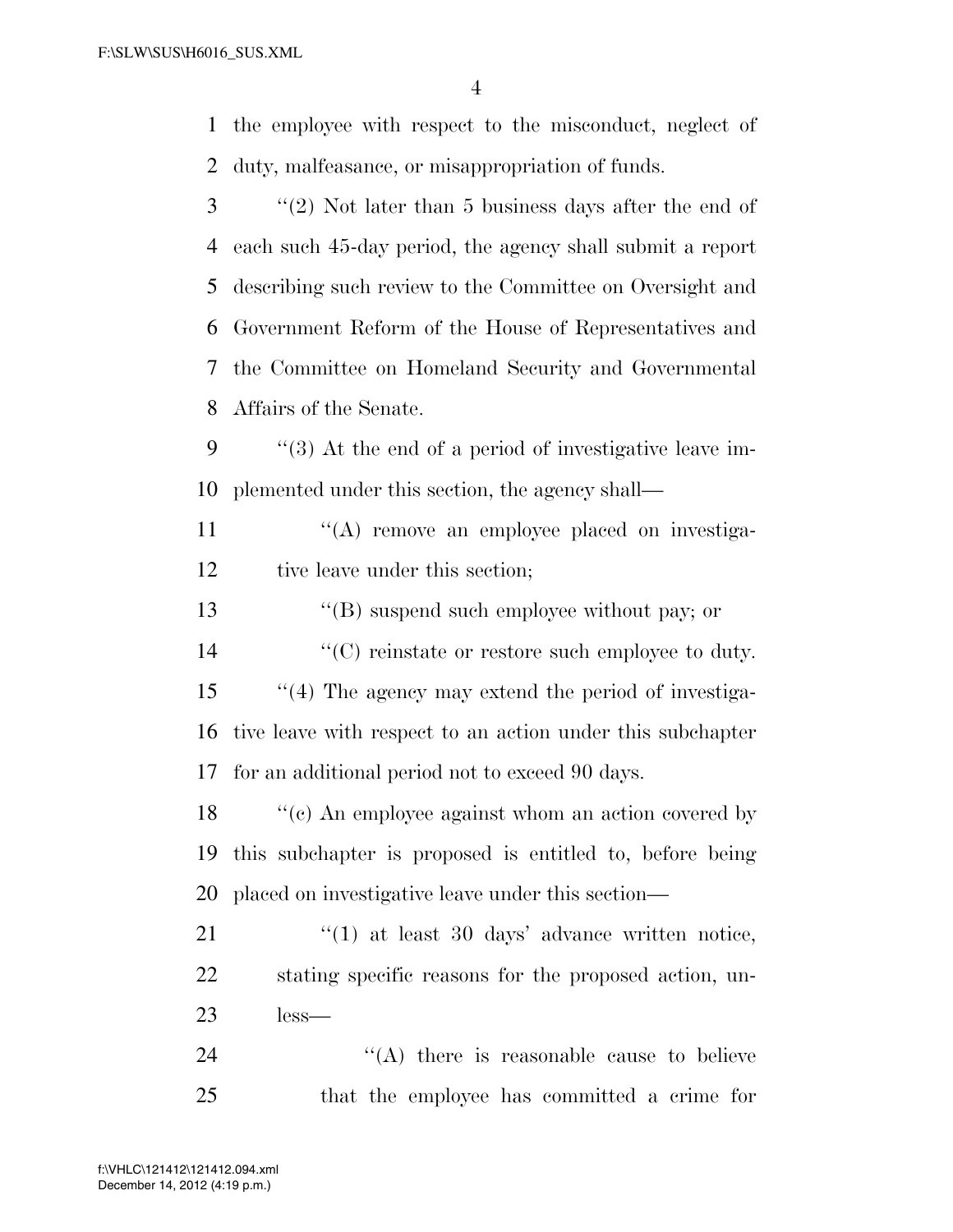which a sentence of imprisonment can be im-posed; or

 ''(B) the agency determines that the em- ployee's conduct with respect to which an action covered by this subchapter is proposed is seri- ous or flagrant as prescribed in regulation by the Office of Personnel Management;

 $\langle (2)$  a reasonable time, but not less than 7 days, to answer orally and in writing and to furnish affidavits and other documentary evidence in sup-port of the answer;

12 ''(3) be represented by an attorney or other representative; and

14 ''(4) a written decision and specific reasons therefor at the earliest practicable date.

 ''(d) An agency may provide, by regulation, for a hearing which may be in lieu of or in addition to the op-18 portunity to answer provided under subsection  $(c)(2)$ .

 ''(e) An employee against whom an action is taken under this section is entitled to appeal to the Merit Sys-tems Protection Board under section 7701.

 $\cdot$  "(f) Copies of the notice of proposed action, the an- swer of the employee when written, and a summary there- of when made orally, the notice of decision and reasons therefor, and any order effecting an action covered by this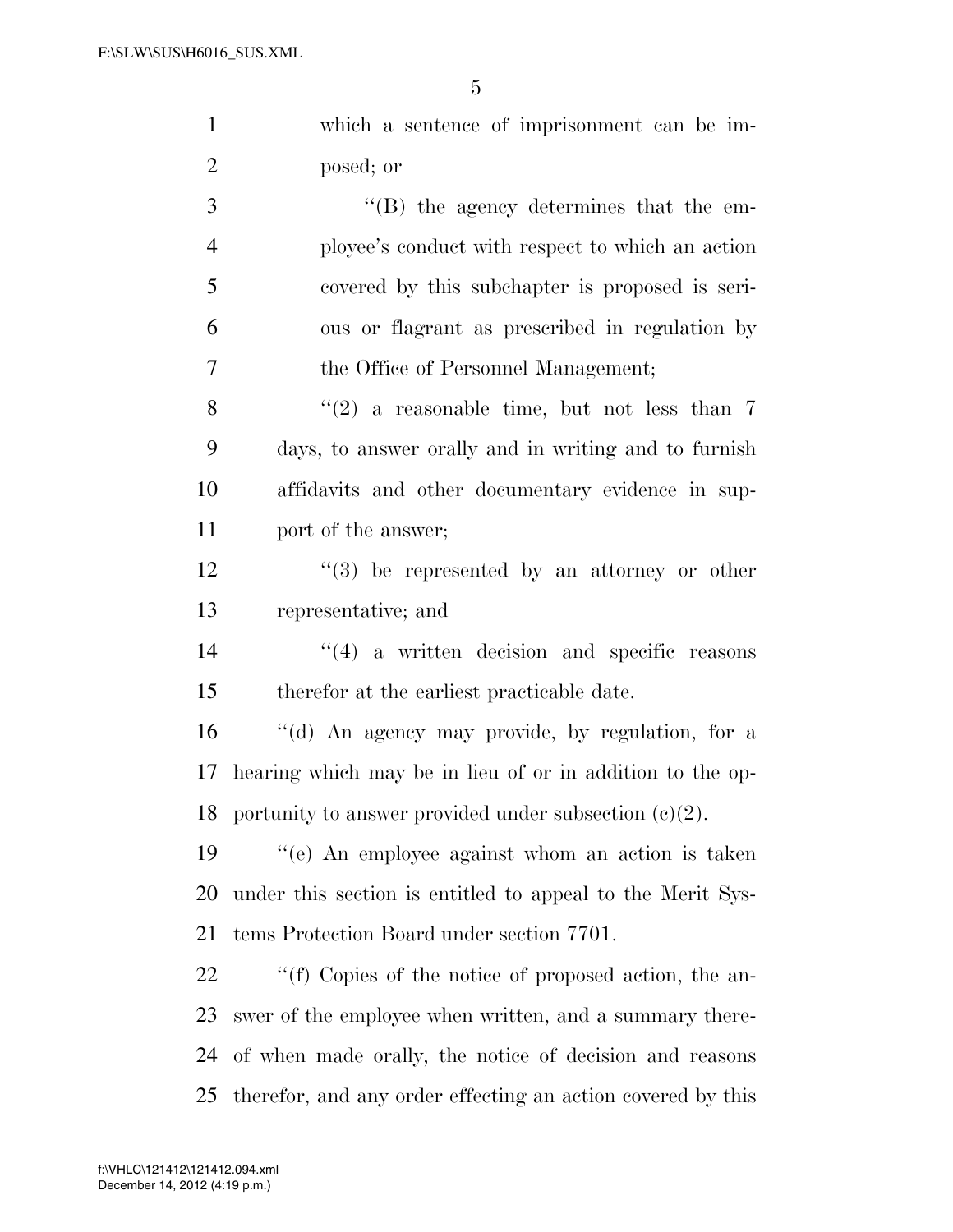subchapter, together with any supporting material, shall be maintained by the agency and shall be furnished to the Merit Systems Protection Board upon its request and to

- the employee affected upon the employee's request.''.
- (b) CLERICAL AMENDMENT.—The table of sections at the beginning of chapter 75 of title 5, United States Code, is amended by adding after the item relating to sec-
- tion 7543 the following:

''7551. Definitions. ''7552. Actions covered. ''7553. Cause and procedure.''.

### **SEC. 4. SUSPENSION OF SENIOR EXECUTIVE SERVICE EM- PLOYEES.**  Section 7543 of title 5, United States Code, is amended— (1) in subsection (a), by inserting ''misappro-

- priation of funds,'' after ''malfeasance,''; and
- (2) in subsection (b), by amending paragraph (1) to read as follows:

17 ''(1) at least 30 days' advance written notice, stating specific reasons for the proposed action, un-less—

20 "(A) there is reasonable cause to believe that the employee has committed a crime for

<sup>&#</sup>x27;'SUBCHAPTER VI—INVESTIGATIVE LEAVE FOR SENIOR EXECUTIVE SERVICE EMPLOYEES